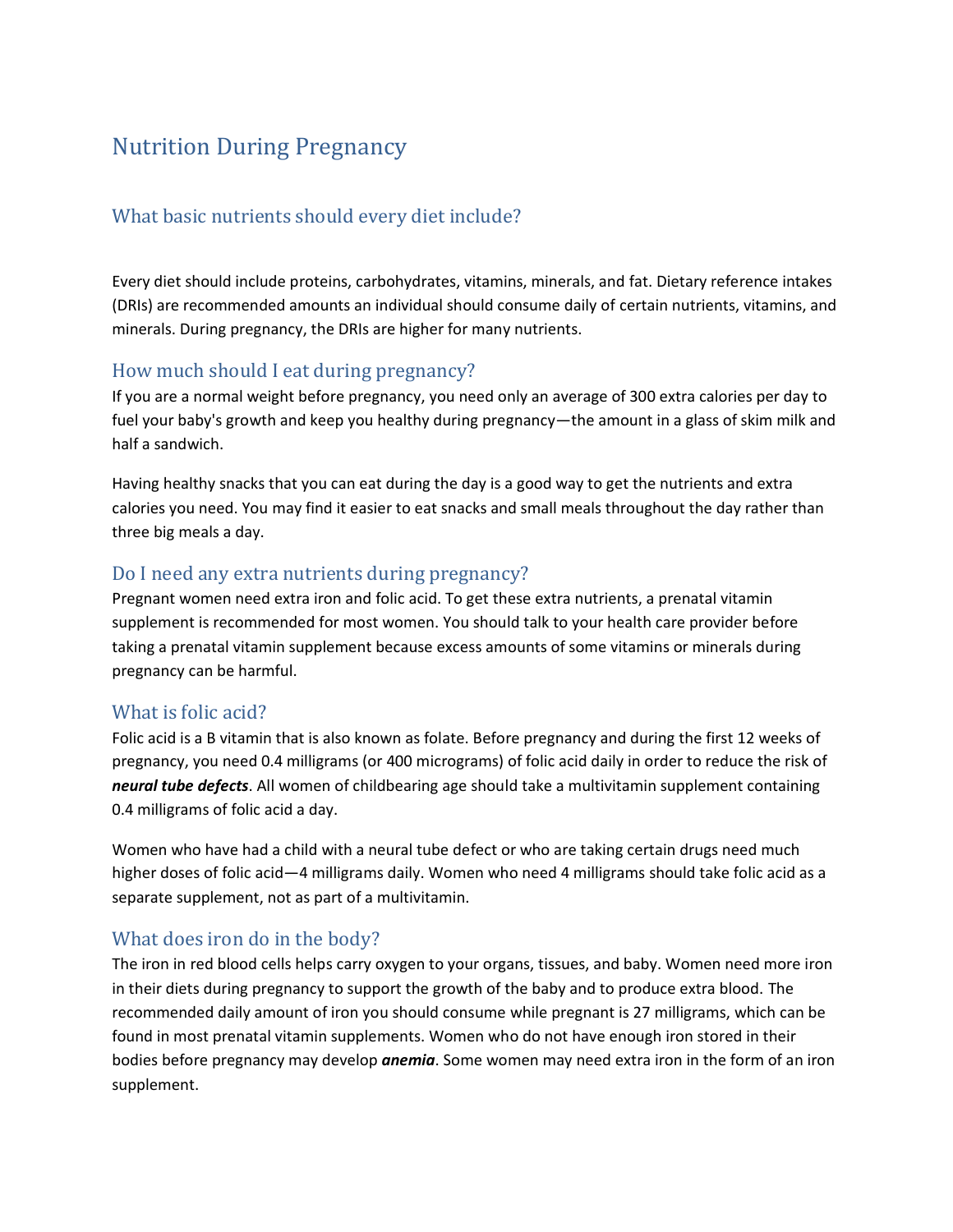## How can I plan meals to get the nutrients I need during pregnancy?

The U.S. Department of Agriculture has designed an online interactive diet-planning program called the "Daily Food Plan for Moms" specifically for women who are pregnant or breastfeeding [\(www.choosemyplate.gov/mypyramidmoms/index.html\).](http://www.acog.org/classic/leaving.cfm?http://www.choosemyplate.gov/mypyramidmoms/index.html) This program gives you a personalized plan that includes the kinds of foods in the amounts that you need to eat for each trimester of pregnancy, based on specific food groups.

## How much weight should I gain during pregnancy?

How much weight you gain during pregnancy depends on your weight before pregnancy. Body mass index (BMI) is a measure of body fat based on height and weight. Women with a normal BMI before pregnancy should gain between 25 pounds and 35 pounds during pregnancy.

#### Can being overweight or obese affect pregnancy?

Overweight and obese women are at increased risk of several pregnancy problems. These problems include *gestational diabetes*, high blood pressure, *preeclampsia*, and cesarean delivery. Babies of overweight and obese mothers also are at greater risk of certain problems, such as *congenital* abnormalities, *macrosomia* with possible birth injury, and childhood obesity. For women with a BMI of 30 or greater, a weight gain of between 11 pounds and 20 pounds is recommended during pregnancy. For women with a BMI of 40 or greater, a modest weight loss during pregnancy may be recommended.

## Can consuming caffeine be harmful during pregnancy?

Moderate caffeine intake (200 milligrams per day—the amount in approximately two 8-ounce cups of brewed coffee) does not appear to lead to *miscarriage* or preterm birth. It is not clear whether caffeine increases the risk of having a low birth weight baby.

Excess caffeine can interfere with sleep and contribute to nausea and light-headedness. It also can increase urination and lead to dehydration.

## I am a vegetarian. Do I need to change my diet now that I am pregnant?

If you are a vegetarian, you will need to plan your meals with care to ensure you get enough protein. You will probably need to take supplements, especially iron, vitamin  $B_{12}$ , and vitamin D.

## Should I avoid eating certain fish while pregnant?

Pregnant women should avoid eating shark, swordfish, king mackerel, or tilefish during pregnancy because these large fish contain high levels of a form of mercury that can be harmful to the developing fetus. Common types of fish that are low in mercury are shrimp, canned light tuna (not albacore, which has a higher mercury content), salmon, pollock, and catfish. You can safely eat up to 12 ounces (about two meals) of these fish per week while you are pregnant.

#### What is listeriosis and how can it affect pregnancy?

Listeriosis is an illness caused by bacteria that can occur in unpasteurized milk and soft cheese and prepared and uncooked meats, poultry, and shellfish. When a pregnant woman is infected, the disease can cause miscarriage or *stillbirth*.